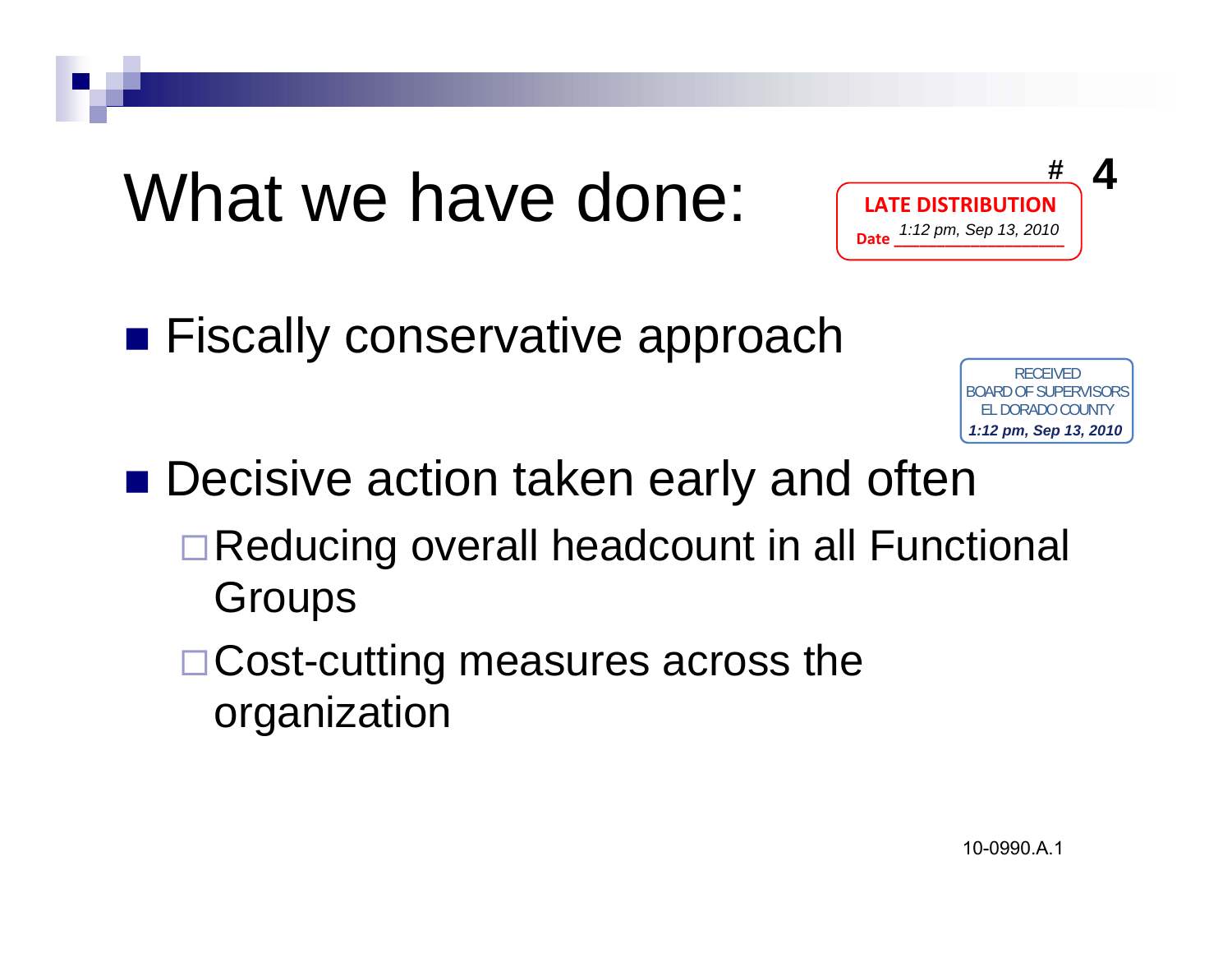#### **County Population & Employee Trends**

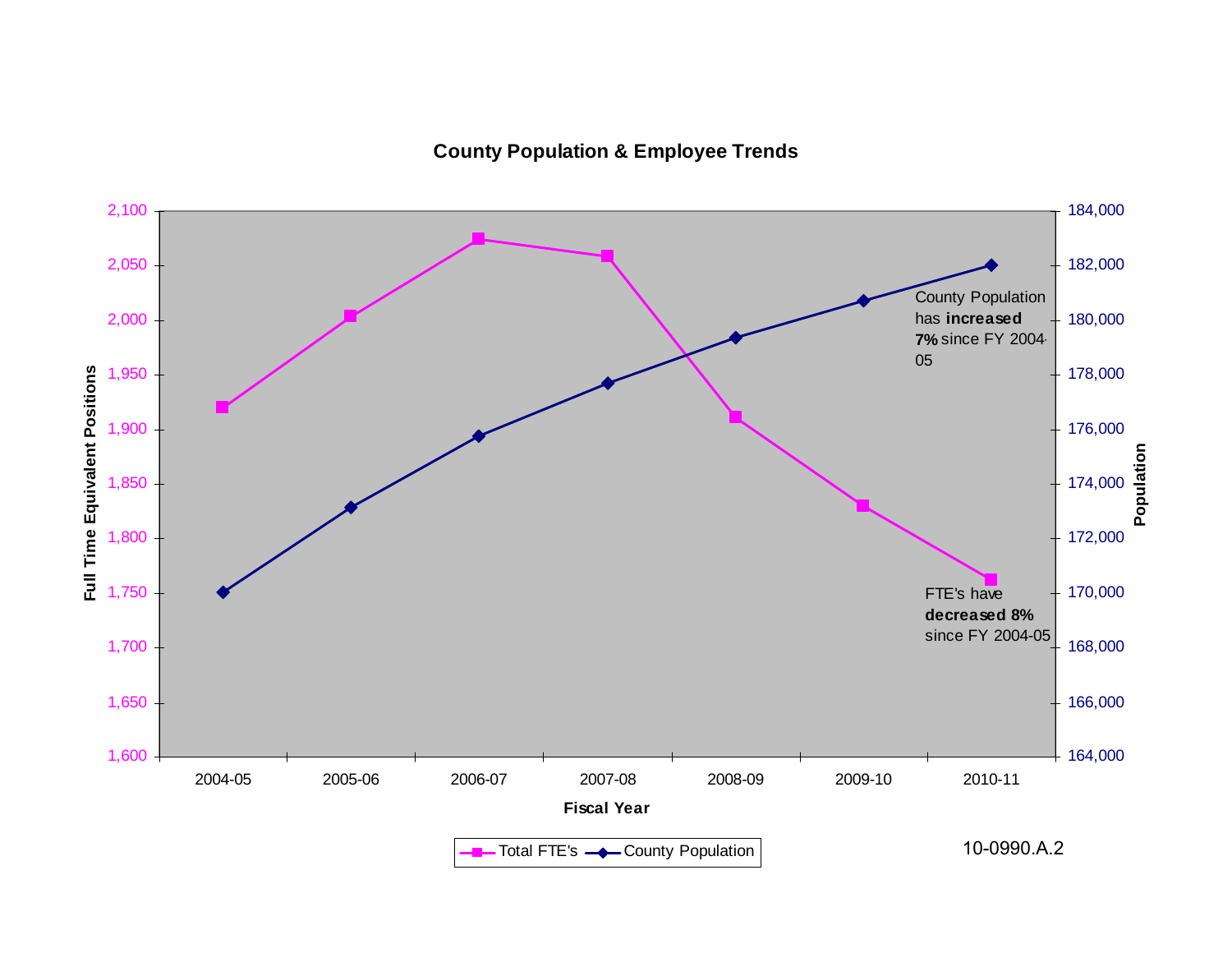

10-0990.A.3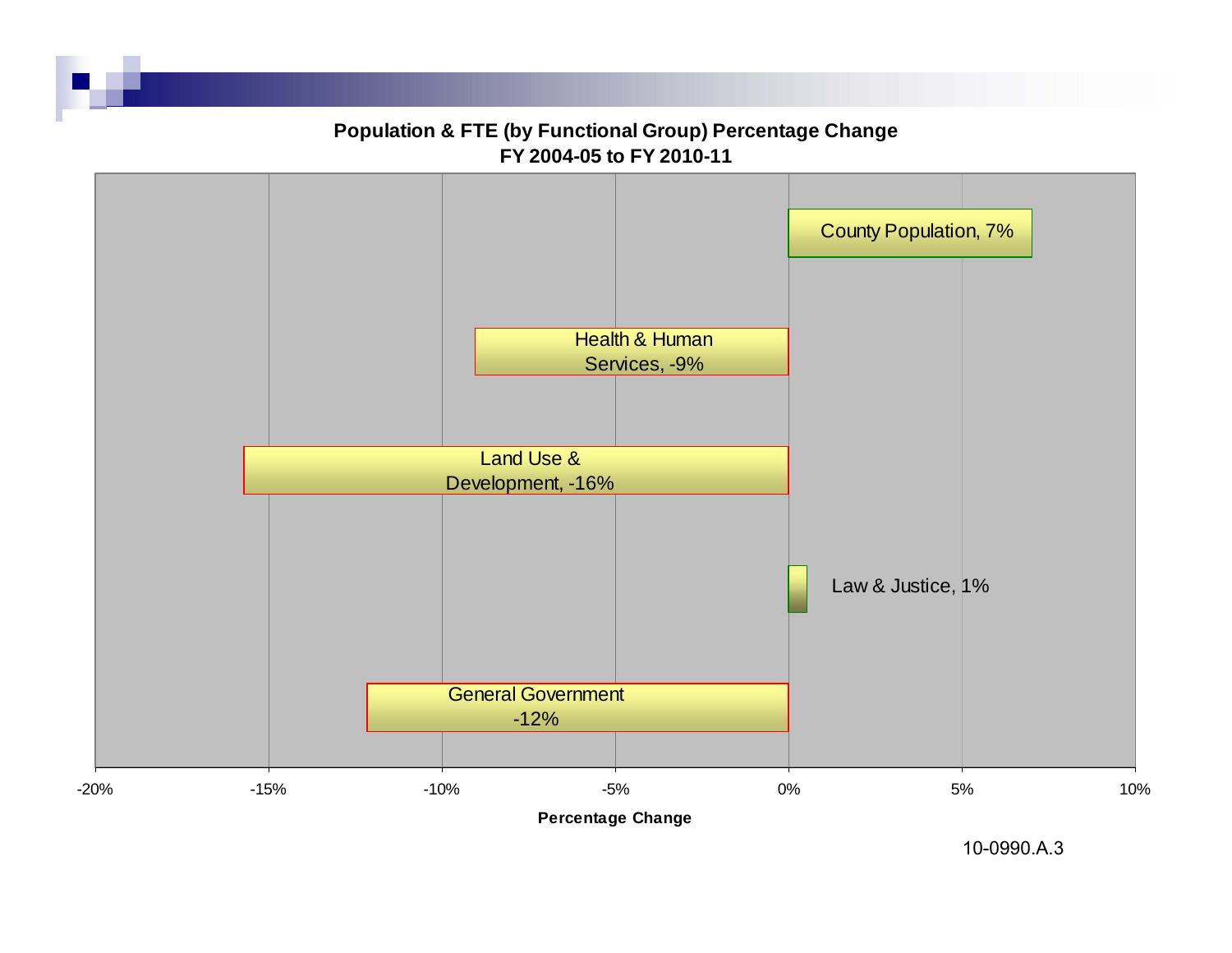### **Net County Cost by Functional Group (2004 inflation adjusted dollars)**

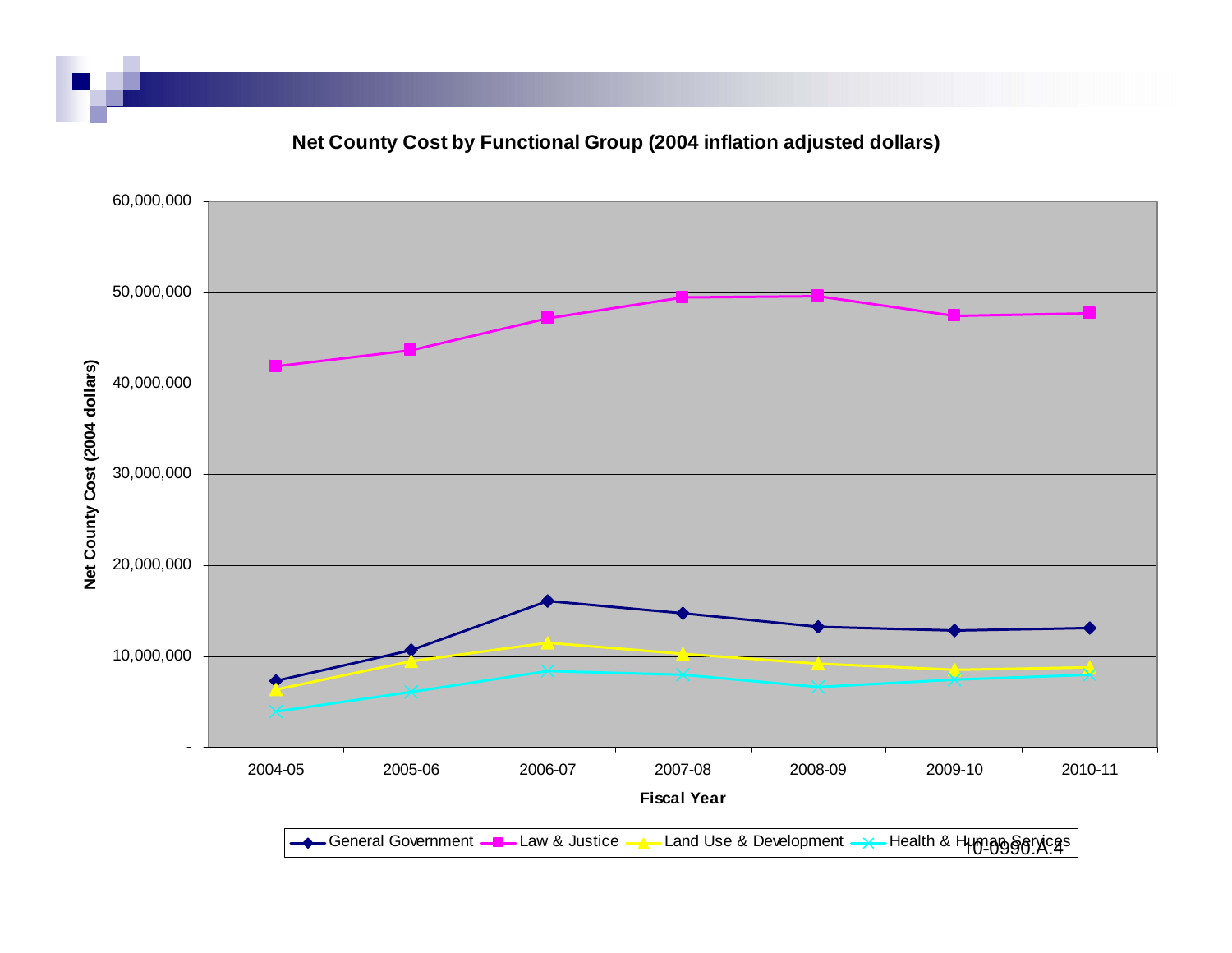## Overall Approach:

□ Squeeze to organization evenly

□ Reduce functions with decreased activity

Hold down personnel costs

Maintain Public Safety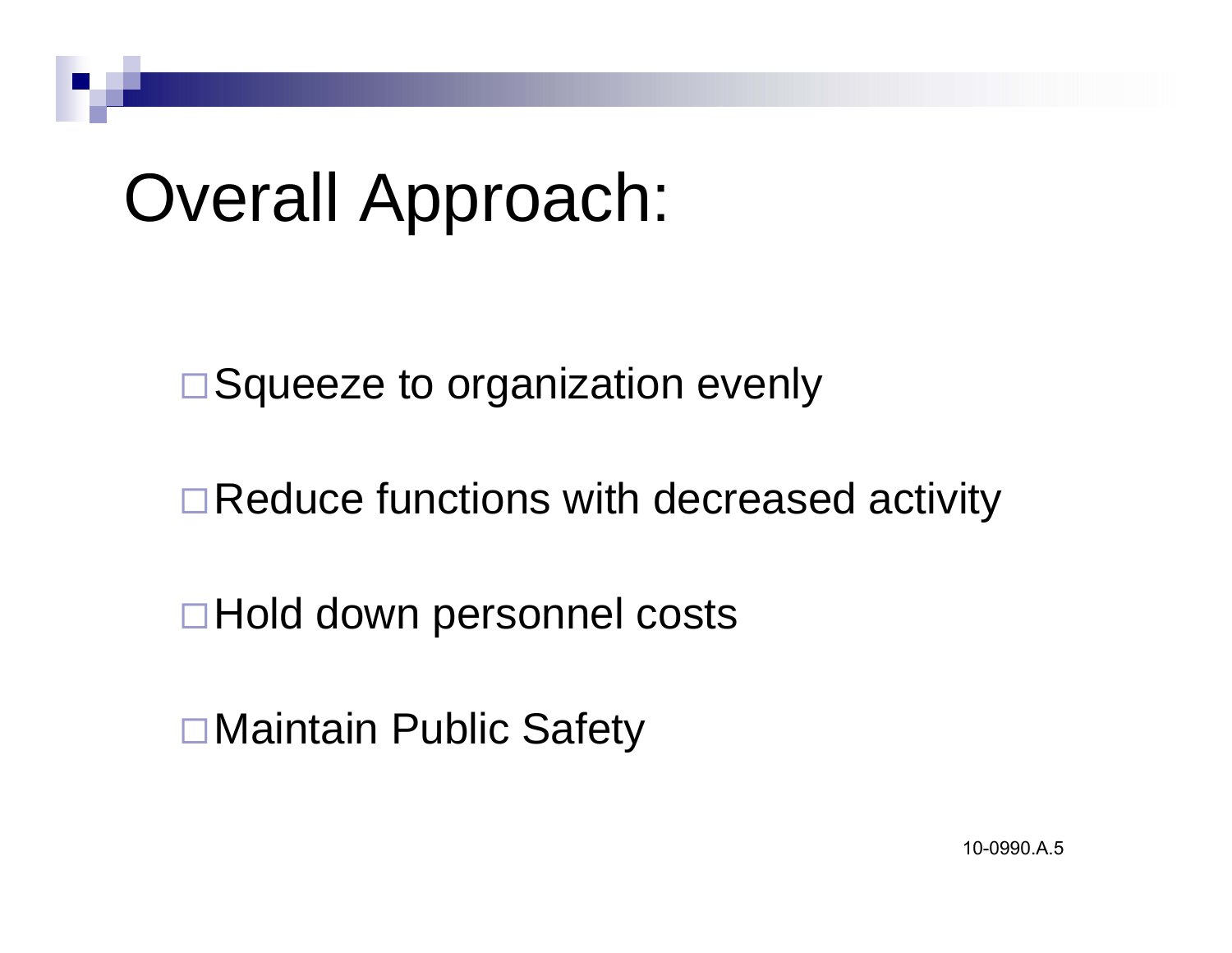#### **FTE's by Functional Group as a Percentage of Total Workforce**



10-0990.A.6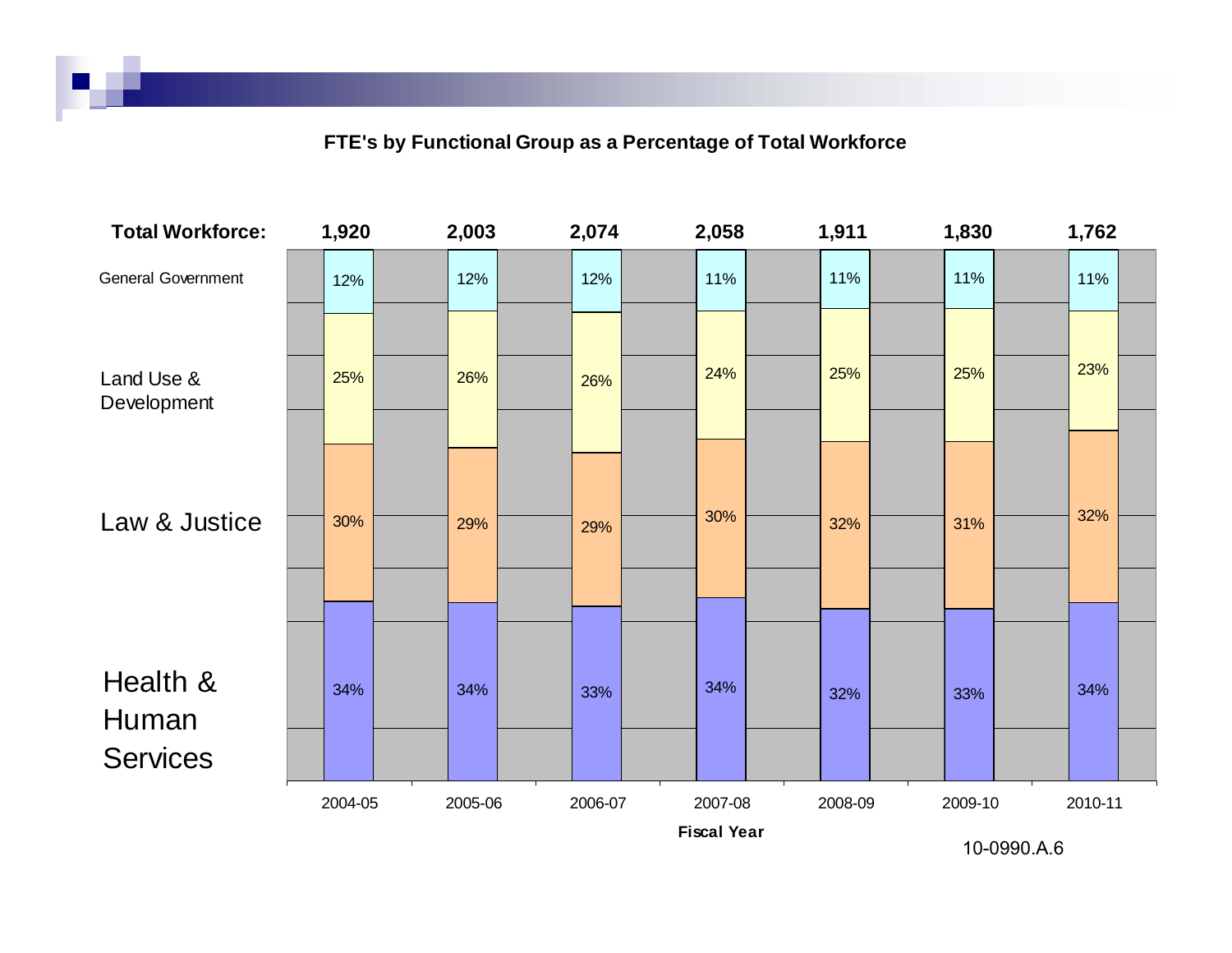### What's needed now:

■ Make the hard decisions

**Example 12 Frequently re-evaluate** 

■ Set priorities for the future